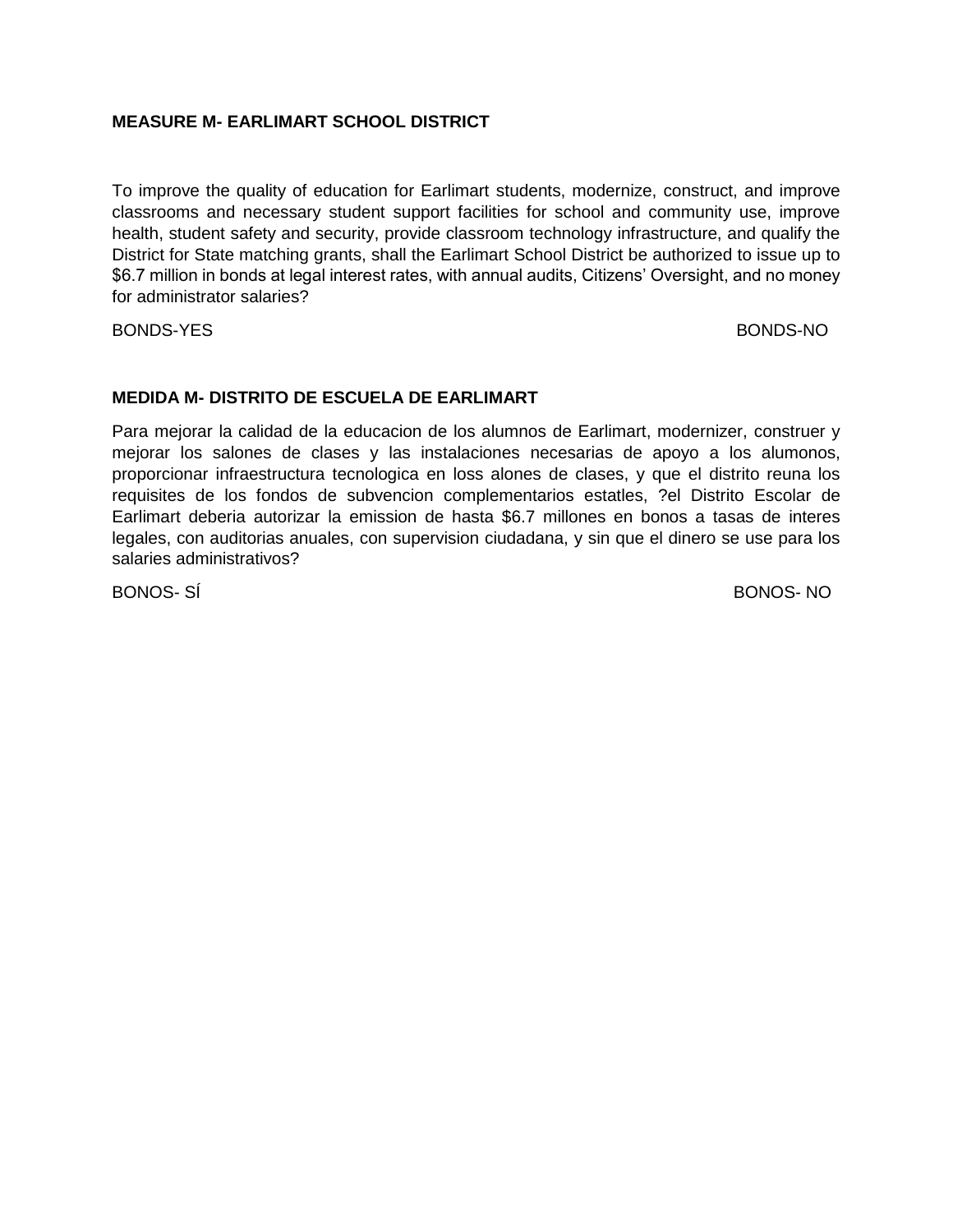#### **IMPARTIAL ANALYSIS BY TULARE COUNTY COUNSEL BOND MEASURE M**

Section 1(b) of Article XIIIA of the California Constitution permits a school district to seek voter approval to increase ad valorem taxes (those based on property value) above the 1% limit. School districts may ask for voter approval by a two-thirds vote, or by 55% of the voters if the district includes certain additional requirements.

The Earlimart School District is seeking approval of twothirds of the qualified electors. The District resolution states that some of the requirements for a 55% bond will be used: a special account for the bond proceeds, an annual report to the board, and an independent citizens' oversight committee. The resolution does not include separate annual audits for the bond funds alone, but school districts are required by law to have annual audits of all of their funds.

If two-thirds of the voters voting on the measure vote in favor of the measure, the District will be authorized to incur debt by issuing general obligation bonds for the acquisition and improvement of real property. The proceeds of the bonds will be deposited into a Building Fund to be held by the Tulare County Treasurer as required by law.

The measure provides a "bond project list" on which funds shall be used, including:

- building or upgrading school and classroom facilities and student support facilities;
- upgrading technology infrastructure;
- upgrading HVAC and other systems to increase energy efficiency;
- building or upgrading maintenance facilities and communication systems;
- improvements to lighting, security, and fire alarm systems;
- providing local matching funds;
- deferred maintenance and repairs;
- addressing unforeseen costs due to remodeling; and
- site acquisition, preparation, restoration, or purchase of leased facilities in connection with new construction, renovation, or remodeling of facilities.

The proceeds may not go to any other purpose, including staff or administrator salaries or other school operating expenses.

If the measure is approved, the District will be authorized to increase the ad valorem taxes on property located within the District's boundaries to pay the bond principal, interest, and associated costs. The maximum principal amount of the proposed bond cannot exceed \$6,700,000. Education Code section 15102 limits the total bonded indebtedness for an elementary school district to 1.25 percent of the assessed value of the taxable property of the District. The exact effect on tax rates cannot be determined until after the bonds are sold. The interest rate will be established at the time of sale and will depend on market rates at that time.

#### **IMPARTIAL ANALYSIS BY TULARE COUNTY COUNSEL BOND MEASURE M**

The bonds may be issued pursuant to the Education Code or the Government Code. If issued under the Education Code, the maximum term of the bonds is 25 years. If issued under the Government Code, the maximum term of the bonds is 40 years.

This bond measure makes no change to existing law. The electors entitled to vote on this measure are the registered voters within the boundaries of the District. If the measure is not approved by at least two-thirds of the votes cast, the measure will fail and the bonds will not be issued.

KATHLEEN BALES-LANGE TULARE COUNTY COUNSEL

s/ Barbara Booth Grunwald Deputy County Counsel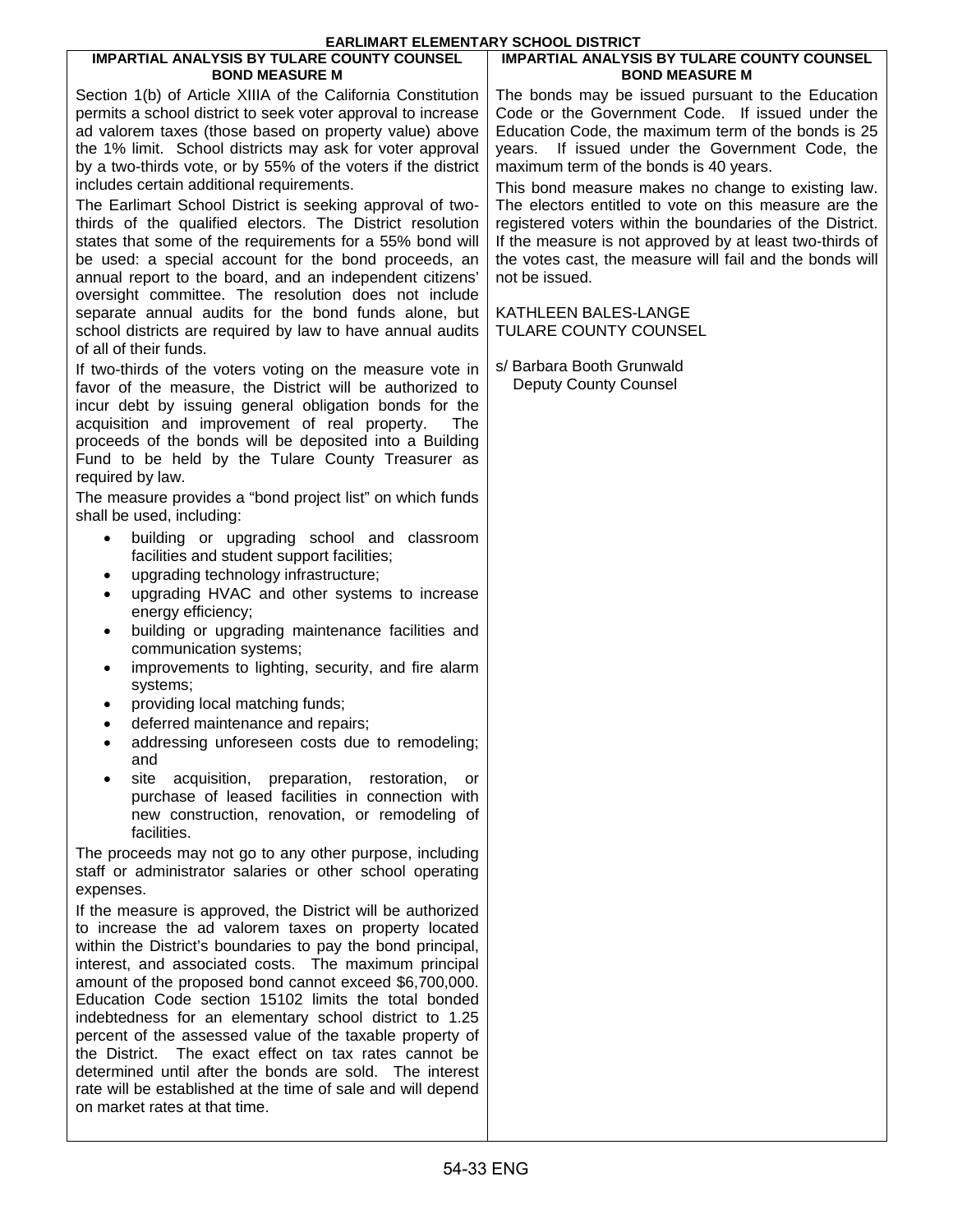#### **ANÁLISIS IMPARCIAL POR PARTE DE LA ASESORA DEL CONDADO DE TULARE MEDIDA DE BONOS M**

La Sección 1(b) del Artículo XIIIA de la Constitución de California permite que un distrito escolar busque la aprobación de los electores para incrementar los impuestos ad valorem (los que están basados en el valor de la propiedad) por encima del límite del 1 %. Los distritos escolares pueden buscar la aprobación de los votantes con dos terceras partes de los votos, o con el 55 % de los votantes si el distrito incluye ciertos requisitos adicionales.

El Distrito Escolar de Earlimart busca la aprobación de dos terceras partes de los electores calificados. La resolución del Distrito indica que se utilizarán algunos de los requisitos para el bono del 55 %: una cuenta especial para los ingresos de los bonos, un informe anual a la junta, y un comité de supervisión ciudadana independiente. La resolución no incluye auditorías anuales por separado únicamente para los fondos de los bonos, pero los distritos escolares tienen la obligación por ley de realizar auditorías anuales de todos sus fondos.

Si dos terceras partes de los electores que votan por la medida votan a favor de ella, el Distrito obtendrá la autorización para incurrir en una deuda por medio de la emisión de bonos de responsabilidad general con el fin de adquirir y mejorar los bienes raíces. La recaudación de los bonos se depositará en un Fondo de Construcción que estará en poder del Tesorero del Condado de Tulare según lo exige la ley.

Esta medida incluye una "lista de proyectos con bonos" en la que se utilizarán los fondos, como:

- construir o mejorar las instalaciones escolares y los salones de clases y las instalaciones de apoyo a los estudiantes;
- mejorar la infraestructura tecnológica;
- mejorar los sistemas de calefacción, ventilación y aire acondicionado (heating, ventilation, and air conditioning, HVAC) y otros sistemas para aumentar la eficiencia energética;
- construir o mejorar las instalaciones de mantenimiento y los sistemas de comunicación;
- mejorar los sistemas de iluminación, de seguridad y de alarmas contra incendios;
- proporcionar fondos complementarios locales;
- mantenimiento diferido y reparaciones;
- abordar los costos imprevistos causados por la remodelación; y
- la adquisición de las instalaciones, la preparación, la restauración o la compra de instalaciones arrendadas relacionadas con la nueva construcción, renovación o remodelación de las instalaciones.

La recaudación no puede destinarse a ningún otro fin, incluidos los salarios del personal o administradores ni a otros gastos operativos escolares.

#### **ANÁLISIS IMPARCIAL POR PARTE DE LA ASESORA DEL CONDADO DE TULARE MEDIDA DE BONOS M**

Si se aprueba esta medida, el Distrito estará autorizado a aumentar los impuestos ad valorem de los bienes inmuebles ubicados dentro de los límites del Distrito para pagar el capital, el interés y los costos asociados con los bonos. El monto de capital máximo de los bonos propuestos no puede exceder los \$6,700,000. La sección 15102 del Código de Educación limita el total de la deuda con bonos para un distrito escolar primario al 1.25 por ciento del avalúo catastral de los bienes imponibles del Distrito. No es posible determinar el efecto exacto sobre las tasas impositivas hasta que se hayan vendido los bonos. La tasa de interés se establecerá en el momento de la venta y dependerá de las tasas del mercado en ese momento.

Los bonos pueden usarse conforme al Código de Educación o al Código de Gobierno. Si se emiten bajo el Código de Educación, la duración máxima de los bonos es de 25 años. Si se emiten bajo el Código de Gobierno, la duración máxima de los bonos es de 40 años.

Esta medida de bonos no cambiará la ley existente. Los electores con derecho a votar esta medida son los votantes registrados que se encuentran dentro de los límites del Distrito. Si la medida no se aprueba por al menos dos terceras partes de los votos emitidos, la medida no tendrá lugar y no se emitirán los bonos.

KATHLEEN BALES-LANGE ASESORA DEL CONDADO DE TULARE

f/ Barbara Booth Grunwald Asesora Adjunta del Condado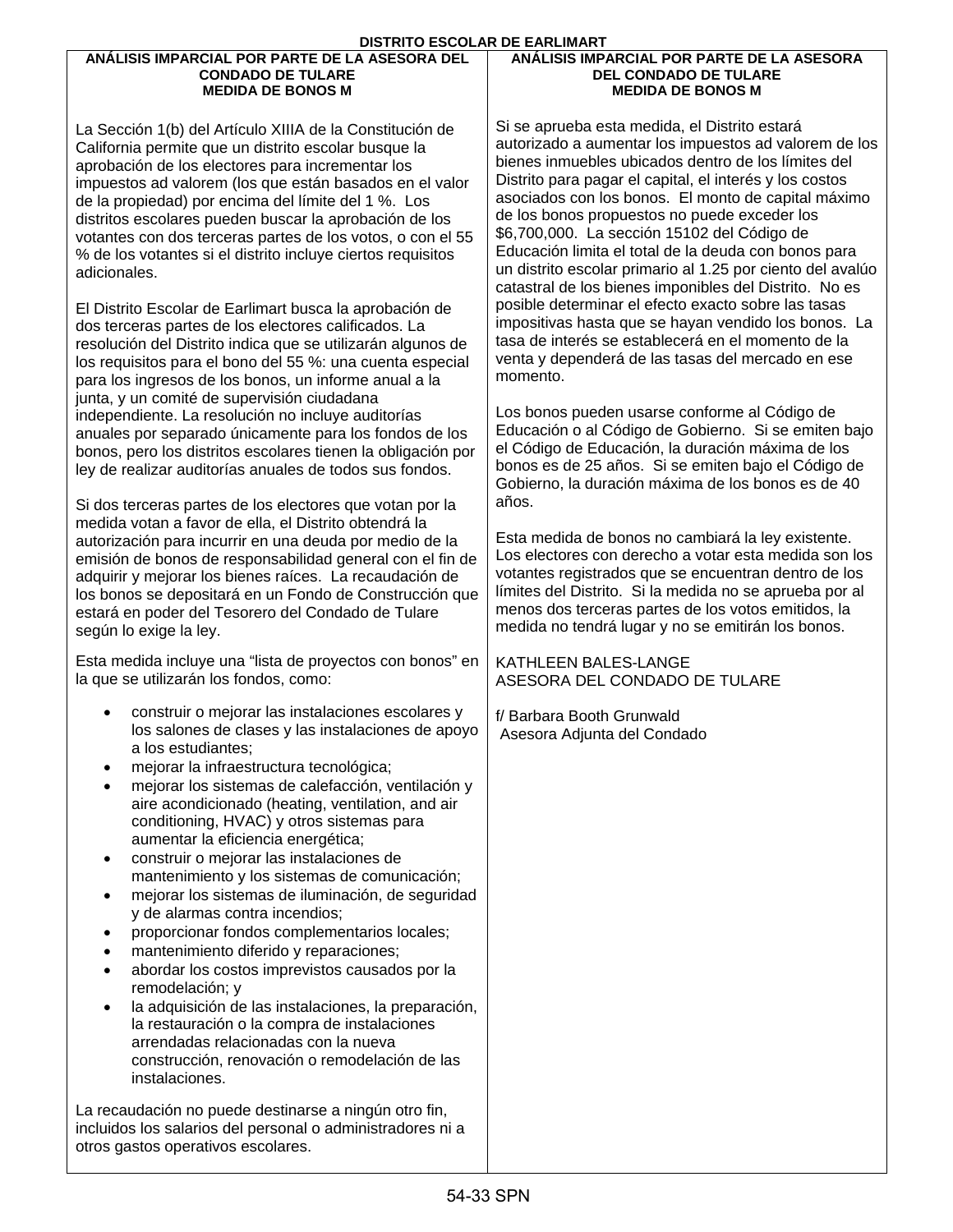## **TAX RATE STATEMENT BOND MEASURE M**

## **TAX RATE STATEMENT BOND MEASURE M**

An election will be held in the Earlimart School District (the "District") on November 8, 2016, to authorize the sale of up to \$6,700,000 in bonds of the District for the school facilities projects listed in the Bond Project List established by the District, as described in the proposition. If the bonds are authorized, the District expects to sell the bonds in one or more series. Principal and interest on the bonds will be payable from the proceeds of tax levies made upon the taxable property in the District. The following information is provided in compliance with Sections 9400-9404 of the California Elections Code.

(1) The best estimate of the tax rate that would be required to be levied to fund the bonds during the first fiscal year after the first sale of the bonds based on estimated assessed valuations available at the time of filing of this statement, is \$0.038 per \$100 (\$38 per \$100,000) of assessed valuation in fiscal year 2017-18.

(2) The best estimate of the tax rate that would be required to be levied to fund the bonds during the first fiscal year after the last sale of the bonds, based on estimated assessed valuations available at the time of filing of this statement, is \$0.038 per \$100 (\$38 per \$100,000) of assessed valuation in fiscal year 2020-21.

(3) The best estimate of the highest tax rate that would be required to be levied to fund the bonds, based on estimated assessed valuations available at the time of filing of this statement, is \$0.038 per \$100 (\$38 per \$100,000) of assessed valuation.

(4) The best estimate of the total debt service, including the principal and interest, that would be required to be repaid if all the bonds are issued and sold is \$13,950,000 (\$6,700,000 of principal and \$7,250,000 of interest). This estimates is based on assumptions regarding future interest rates and the term, timing, structure and amount of each series of bonds.

Voters should note that such estimated tax rates are specific to the repayment of bonds issued under this authorization and are and will be in addition to tax rates levied in connection with other bond authorizations approved or to be approved by the District or any other overlapping public agency.

Voters should note that estimated tax rate is based on the ASSESSED VALUE of taxable property on Tulare County's official tax rolls, not on the property's market value. Property owners should consult their own property tax bills to determine their property's assessed value and any applicable tax exemptions.

Attention of all voters is directed to the fact that the foregoing information is based upon the District's projections and estimates only, which are not binding upon the District. The actual tax rates and the years in which they will apply may vary from those presently estimated, due to variations from these estimates in the timing of bond sales, the amount of bonds sold and market interest rates at the time of each sale, and actual assessed valuations over the term of repayment of the bonds. The dates of sale and the amount of bonds sold at any given time will be determined by the District based on need for construction funds and other factors. The actual interest rates at which the bonds will be sold will depend on the bond market at the time of each sale. Actual future assessed valuation will depend upon the amount and value of taxable property within the District as determined by the Tulare County Assessor in the annual assessment and the equalization process.

Dated: July 5, 2016.

s/Philip Nystrom **Superintendent** Earlimart School District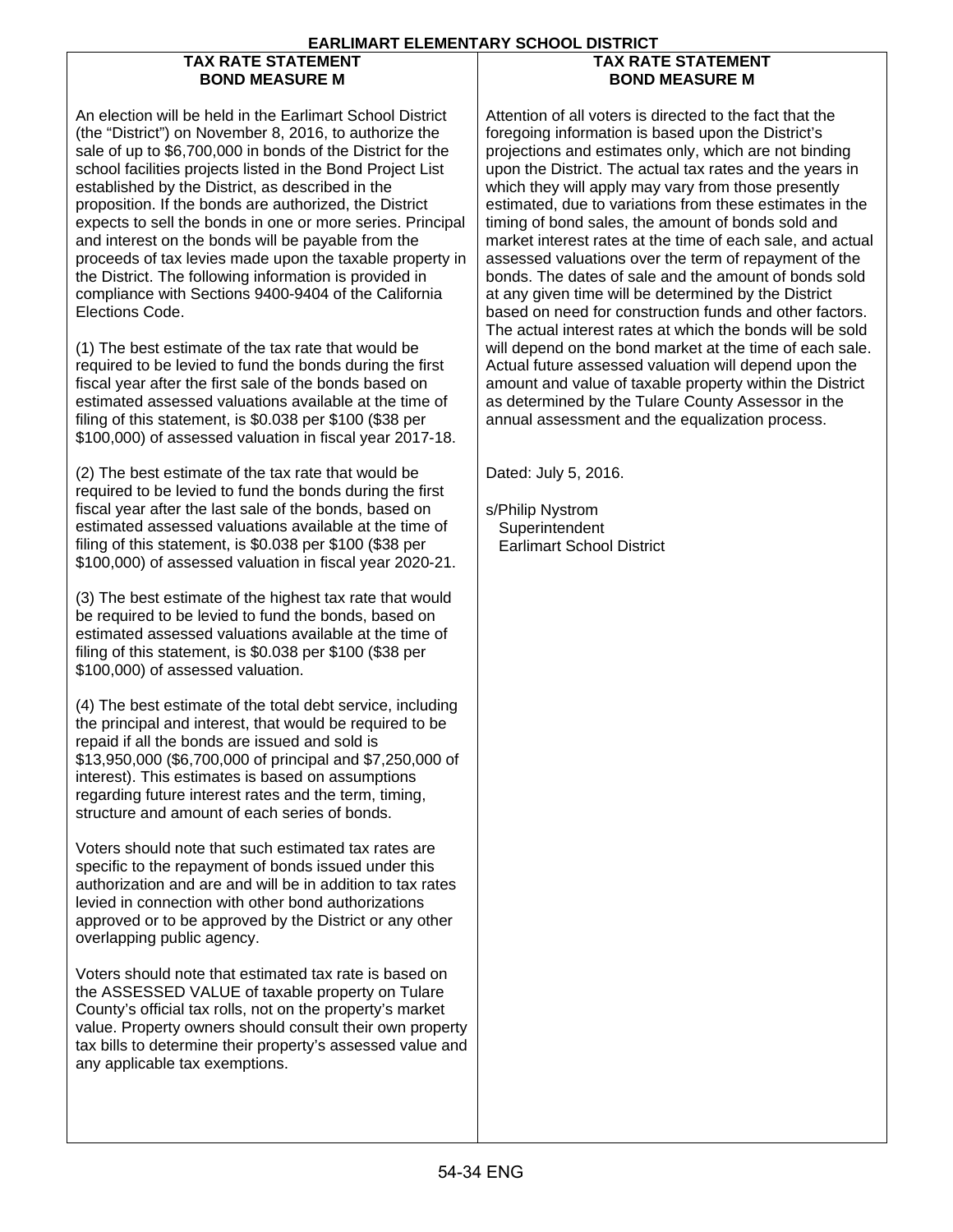## **DECLARACIÓN DE TASAS IMPOSITIVAS MEDIDA DE BONOS M**

## **DECLARACIÓN DE TASAS IMPOSITIVAS MEDIDA DE BONOS M**

Se realizará una elección en el Distrito Escolar de Earlimart (el "Distrito") el 8 de noviembre de 2016, para autorizar la venta de un máximo de \$6,700,000 en bonos del Distrito para los proyectos de instalaciones escolares que se mencionan en la Lista de Proyectos con Bonos creada por el Distrito, como se describen en la propuesta. Si se autorizan los bonos, el Distrito espera vender los bonos en una o más series. El capital y los intereses sobre los bonos se pagarán con el producto de los gravámenes impositivos que se realicen sobre los bienes gravables del Distrito. La siguiente información se brinda de conformidad con las Secciones 9400-9404 del Código Electoral de California.

(1) La mejor estimación de la tasa del impuesto que se debería gravar para financiar los bonos durante el primer año fiscal después de la primera venta de bonos, según los avalúos catastrales disponibles al momento de presentar esta declaración, es de \$0.038 por cada \$100 (\$38 por cada \$100,000) del avalúo catastral estimado en el año fiscal 2017-18.

(2) La mejor estimación de la tasa del impuesto que se debería gravar para financiar los bonos durante el primer año fiscal después de la última venta de bonos, según los avalúos catastrales disponibles al momento de presentar esta declaración, es de \$0.038 por cada \$100 (\$38 por cada \$100,000) del avalúo catastral estimado en el año fiscal 2020-21.

(3) La mejor estimación de la máxima tasa del impuesto que se debería gravar para financiar los bonos, según los avalúos catastrales estimados disponibles al momento de presentar esta declaración, es de \$0.038 por cada \$100 (\$38 por cada \$100,000) del avalúo catastral estimado.

(4) La mejor estimación del monto total de la deuda de los servicios, incluidos el capital y los intereses, que sería necesario pagar si todos los bonos se emiten y se venden, es de \$13,950,000 (\$6,700,000 de capital y \$7,250,000 de interés). Esta estimación se basa en las conjeturas relacionadas con tasas de intereses futuras y el plazo, el tiempo, la estructura y el monto de cada serie de bonos.

Los votantes deben tener en cuenta que cada tasa de impuesto estimada es específica para la restitución de los bonos emitidos según esta autorización, y son y serán adicionales a las tasas de impuestos percibidos en relación con otras autorizaciones de bonos aprobadas o que puedan ser aprobadas por el distrito o cualquier otra agencia pública coincidente.

Los votantes deben tener en cuenta que la tasa de impuesto estimada se basa en el AVALÚO de los bienes imponibles de las valuaciones impositivas oficiales del condado de Tulare y no en el valor de mercado de la propiedad. Los dueños de las propiedades deberán consultar las facturas fiscales de su propiedad para determinar el avalúo de la propiedad y las exenciones fiscales aplicables.

Se informa a todos los votantes que la información precedente se basa exclusivamente en las proyecciones y estimaciones del Distrito, las cuales no son vinculantes para el Distrito. Las tasas de impuesto reales y los años en los que se aplicarán pueden variar de las estimaciones actuales, debido a las variaciones de estas estimaciones en función del momento en el que se vendan los bonos, el monto de bonos vendidos y las tasas de interés del mercado en el momento en el que se realice dicha venta, y el avalúo real sobre el plazo de pago de los bonos. El Distrito determinará las fechas de venta y el monto de bonos vendidos en un momento dado con base en la necesidad de fondos para la construcción y otros factores. Las tasas de interés reales a las cuales se venderán los bonos dependerán del mercado de los bonos en el momento en que se realice cada venta. El futuro avalúo real dependerá del monto y del valor de la propiedad imponible dentro del Distrito según lo determine el Asesor del Condado de Tulare en la evaluación anual y el proceso de compensación.

Fecha: 5 de julio de 2016.

f/Philip Nystrom **Superintendente** Distrito Escolar Primario de Earlimart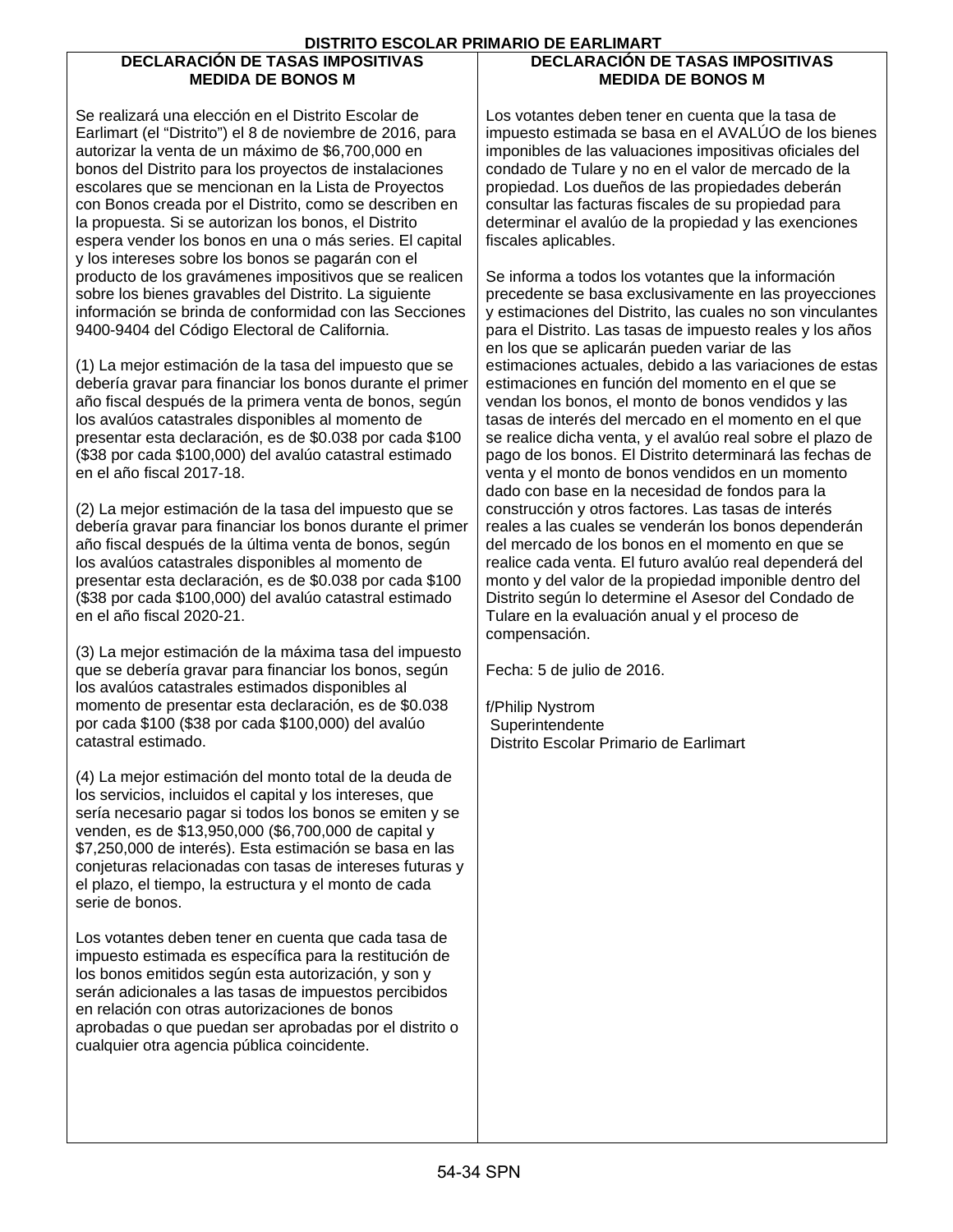# **ARGUMENT IN FAVOR OF MEASURE M MEASURE FOR SAFE & QUALITY SCHOOLS**

Earlimart is a unique community and, over the years, we have had to rely on our own to provide better schools for our children. Our schools are the key to our children's future. They are also the center of our community as well as the largest source of jobs and resources for our residents.

Despite limited resources, the Earlimart School District has done a good job to provide a strong education and essential facilities to ensure our kids are not left behind. The community has been supportive of funding our schools, but today we have many unmet needs. Some basic infrastructure, including cooling and heating systems at our schools have out-lived their useful life and no longer provide an adequate learning space for our students. In addition, some of our schools are old and in need of modernization to provide the quality learning environment similar to other districts.

Let's support Measure "M" in order to**:** 

Modernize and renovate outdated classrooms, including student support facilities for school and community use;

Improve student access to classroom technology;

Provide health and safety improvements, including a new cooling and heating systems;

Make the District eligible to receive approximately \$2 million in State matching grants.

Measure "M" provides taxpayer safeguards we can all support:

> Establishes an independent Citizens' Oversight Committee to ensure funds are spent on voter-approved school improvements; Requires annual financial audits.

In Earlimart, we value and take pride in our schools. Above all, we know education is one of the most important factors to success. That is why we, along with Philip Nystrom, Jose R Villalobos, and Andres Valdez support Measure "M".

Please join us in voting YES to ensure a better education and future for the children of Earlimart.

s/ Mike Fernandez Earlimart Town Council

 Joe O Cardona Resident

 Gloria Borunda Earlimart School District Board Member

## **ARGUMENT IN FAVOR OF MEASURE M**

 Blanca Esparza Earlimart Town Council

 Monica Franks Earlimart School District Board Member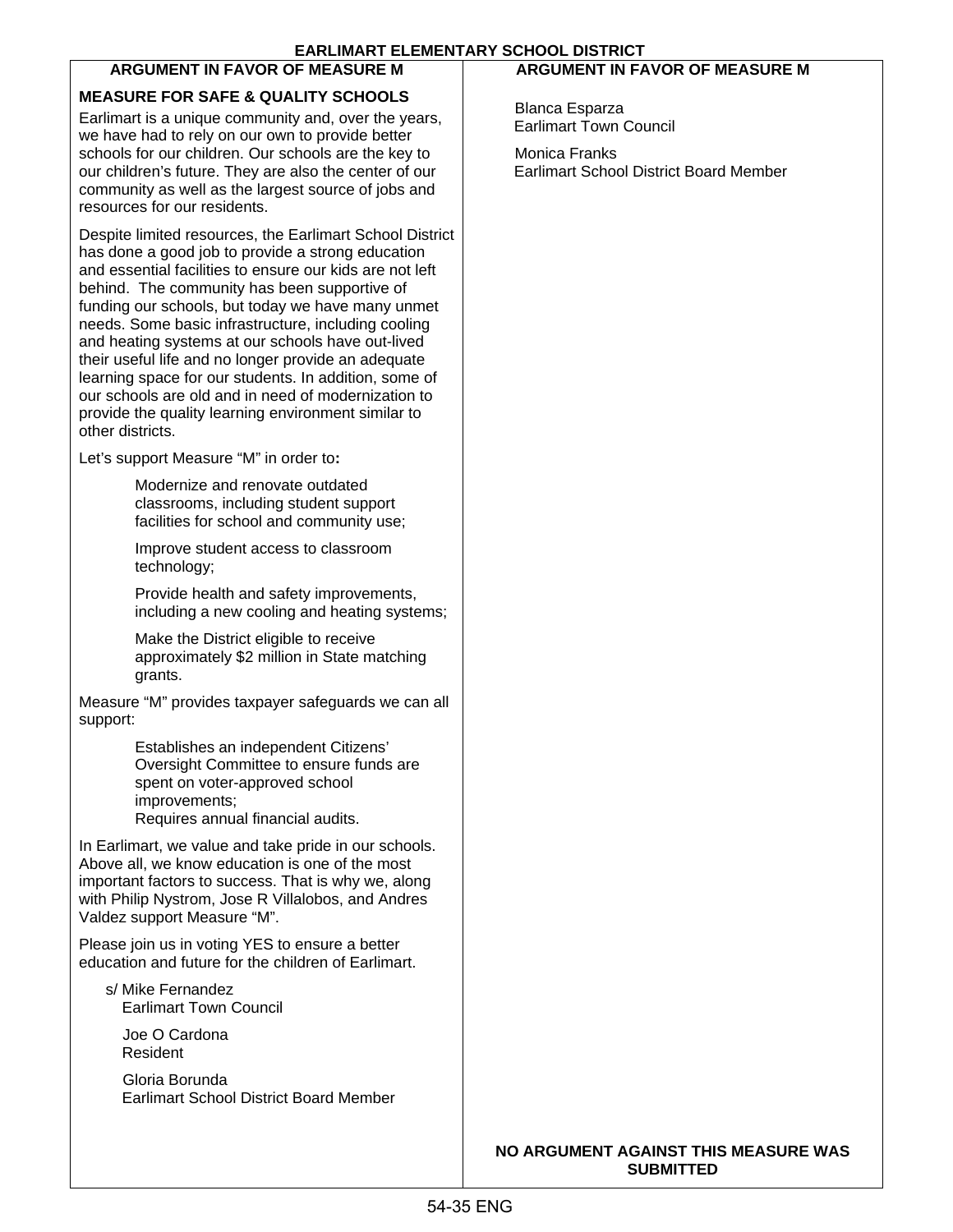# **ARGUMENTO A FAVOR DE LA MEDIDA M**

### **MEDIDA PARA ESCUELAS SEGURAS Y DE CALIDAD EN EARLIMART**

Earlimart es una comunidad única y, con los años, hemos tenido que confiar en nosotros mismos para proporcionar mejores escuelas a nuestros niños. Nuestras escuelas son el futuro de nuestros niños. También son el centro de nuestra comunidad, así como la mayor fuente de empleos y recursos para nuestros residentes.

A pesar de los recursos limitados, el Distrito Escolar de Earlimart ha hecho un buen trabajo proporcionando educación sólida e instalaciones esenciales para garantizar que nuestros niños no se queden atrás. La comunidad ha apoyado con el financiamiento de nuestras escuelas pero hoy tenemos muchas necesidades sin satisfacer. Alguna infraestructura básica, como los sistemas de calefacción y ventilación en nuestras escuelas, ha superado su vida útil y ya no proporciona un espacio adecuado de aprendizaje a nuestros estudiantes. Además, algunas de nuestras escuelas son viejas y necesitan modernizarse para proporcionar un ambiente educativo de calidad similar al de otros distritos.

Apoyemos la medida "M" para**:** 

Modernizar y renovar los salones de clases obsoletos, incluidas las instalaciones de apoyo para los estudiantes para el uso de la escuela y la comunidad;

Mejorar el acceso de los estudiantes a la tecnología en los salones de clases;

proporcionar mejoras de salud y seguridad, como nuevos sistemas de ventilación y calefacción;

Hacer que el distrito reúna los requisitos para recibir aproximadamente \$2 millones en fondos complementarios del Estado.

La Medida "M" proporciona garantías a los contribuyentes que todos podemos apoyar:

> Establece un Comité de Supervisión Ciudadana independiente para garantizar que los fondos se inviertan en los proyectos aprobados por los electores para las mejoras escolares;

Exige auditorías financieras anuales.

En Earlimart, valoramos y estamos orgullosos de nuestras escuelas. Por encima de todo, sabemos que la educación es uno de los factores más importantes para obtener el éxito. Es por esto que nosotros, junto con Philip Nystrom, Jose R. Villalobos, y Andres Valdez, apoyamos la Medida "M".

Por favor, únase a nosotros y vote SÍ para garantizar una mejor educación y futuro para los niños de Earlimart.

f/ Mike Fernandez Concejo Municipal de Earlimart

## **ARGUMENTO A FAVOR DE LA MEDIDA M**

Joe O. Cardona Residente

Gloria Borunda Miembro de la Junta del Distrito Escolar de Earlimart

Blanca Esparza Concejo Municipal de Earlimart

Monica Franks Miembro de la Junta del Distrito Escolar de **Earlimart** 

### **NO SE PRESENTÓ ARGUMENTO ALGUNO EN CONTRA DE ESTA MEDIDA.**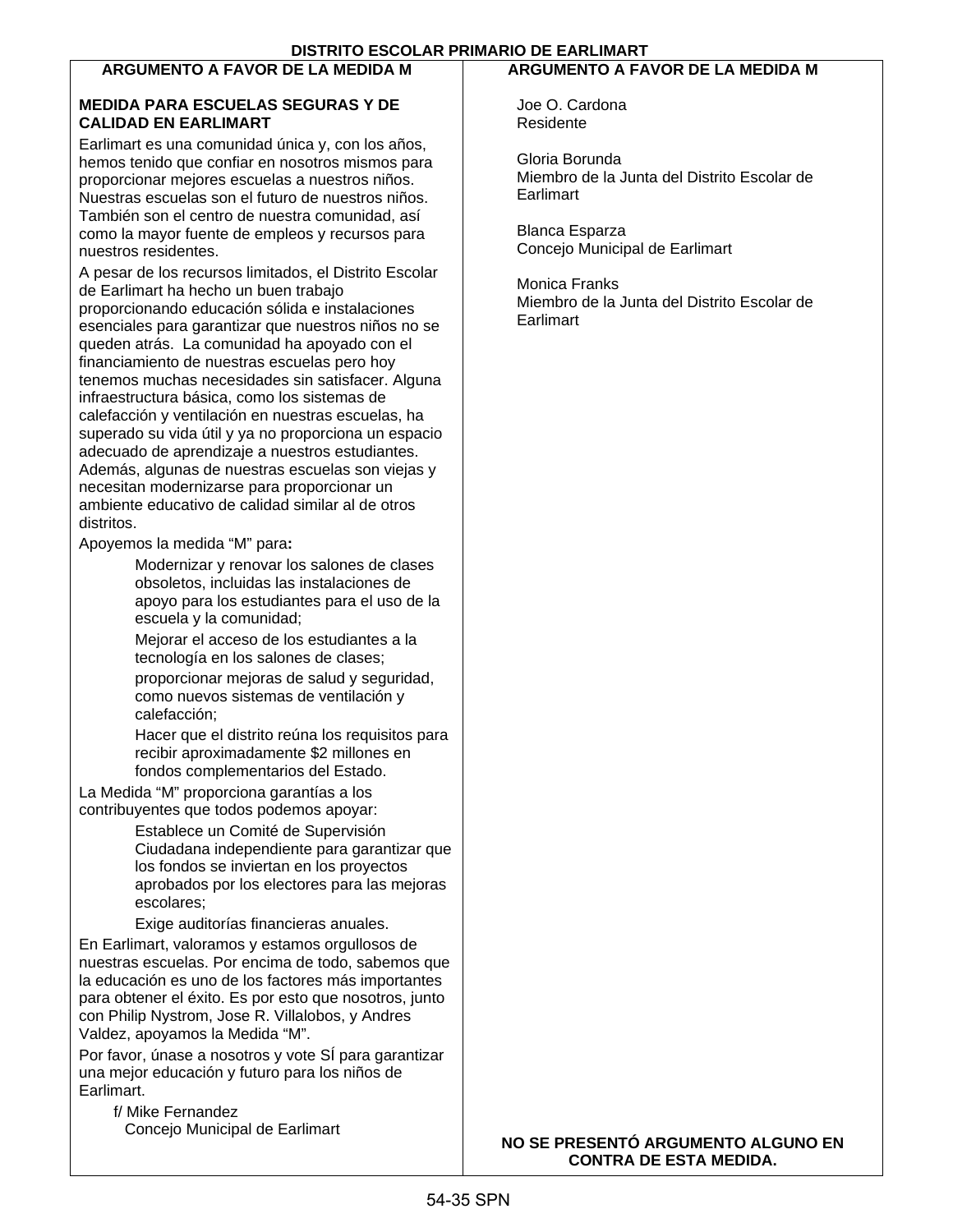#### **EARLIMART ELEMENTARY SCHOOL DISTRICT FULL TEXT BOND MEASURE M**

# **EARLIMART SCHOOL DISTRICT**

## **BOND PROJECT LIST**

- 1. Modernize, construct, or reconfigure school and classroom facilities to accommodate student enrollment and support the District's education program
- 2. Modernize, construct, or reconfigure student support facilities, including but not limited to multipurpose rooms, swimming pool, play fields, and shade structures for student shelter and convening
- 3. Upgrade technology infrastructure including electrical wiring, wireless antennas, connectivity improvements, and necessary network infrastructure improvements throughout the District.
- 4. Acquire, repair, and replace HVAC, windows, and utilities systems in order to increase energy efficiency and reduce operating costs throughout the District
- 5. Repair, improve and modernize general building infrastructure, including maintenance facility, new paint, gutters, drains and re-roofing, intercom and communication systems, as necessary
- 6. Enhance student safety including exterior lighting, security and fire alarm systems, and fencing
- 7. Provide the local match for State and Federal grants to modernize, construct, and repair school facilities
- 8. Fund deferred maintenance and repairs pursuant to Education C*ode* Section 17582 et. seq.
- 9. Address unforeseen conditions revealed by construction/modernization, including site acquisition, preparation, restoration, or purchase of leased facilities in connection with new construction, renovation or remodeling of facilities
- 10. All or portions of these projects may be used as joint-use projects within the meaning of Section 17077.42(c) of the Education Code (or any successor provision).

 Each of the bond projects described in the Bond Project List include the costs of incidental but directly related to the specific projects described above. Examples of such costs include, but are not limited to: costs of design, engineering, architect and other professional services, inspections, site preparation, utilities, landscaping, construction management and other planning and permitting, legal, accounting and similar costs; independent annual financial and performance audits; a customary construction contingency; demolition and disposal of existing structures; rental or construction of storage facilities and other space on an interim basis for materials and other equipment and furnishings displaced during construction; costs of relocating facilities and equipment as needed in connection with the projects; interim classrooms and facilities for students, administrators, and school functions, including modular facilities; federal and state-mandated safety upgrades; addressing unforeseen conditions revealed by construction/modernization and other necessary improvements required to comply with existing building codes, including the Field Act; access requirements of the Americans with Disabilities Act; costs of the election; bond issuance costs; and project administration during the duration of such projects, as permitted by law.

 The scope and nature of any of the specific projects described above may be altered by the District as required by unforeseen conditions that may arise during the course of design and construction. Projects authorized by this measure providing for upgrades, replacement, modernization and/or improvements include new construction, acquisition, expansion, replacement, reconfiguration and/or rehabilitation, as deemed in the best interests of the District by the District Board. In the event that a modernization or renovation project will result in higher costs than relocation and construction, this bond measure authorizes land acquisition, relocation and reconstruction, and all costs relating thereto, for said reasons or based on other considerations deemed in the best interest of the District by the Governing Board. In addition, this measure authorizes the acquisition of interests in real property including necessary rights of way and easements, and joint-use projects with other public entities or nonprofits. In addition, authorized projects include paying and/or prepaying interim financing which may be or have been obtained for said projects such as bond anticipation notes, and includes prepayment of financing lease payments to vest title in the District.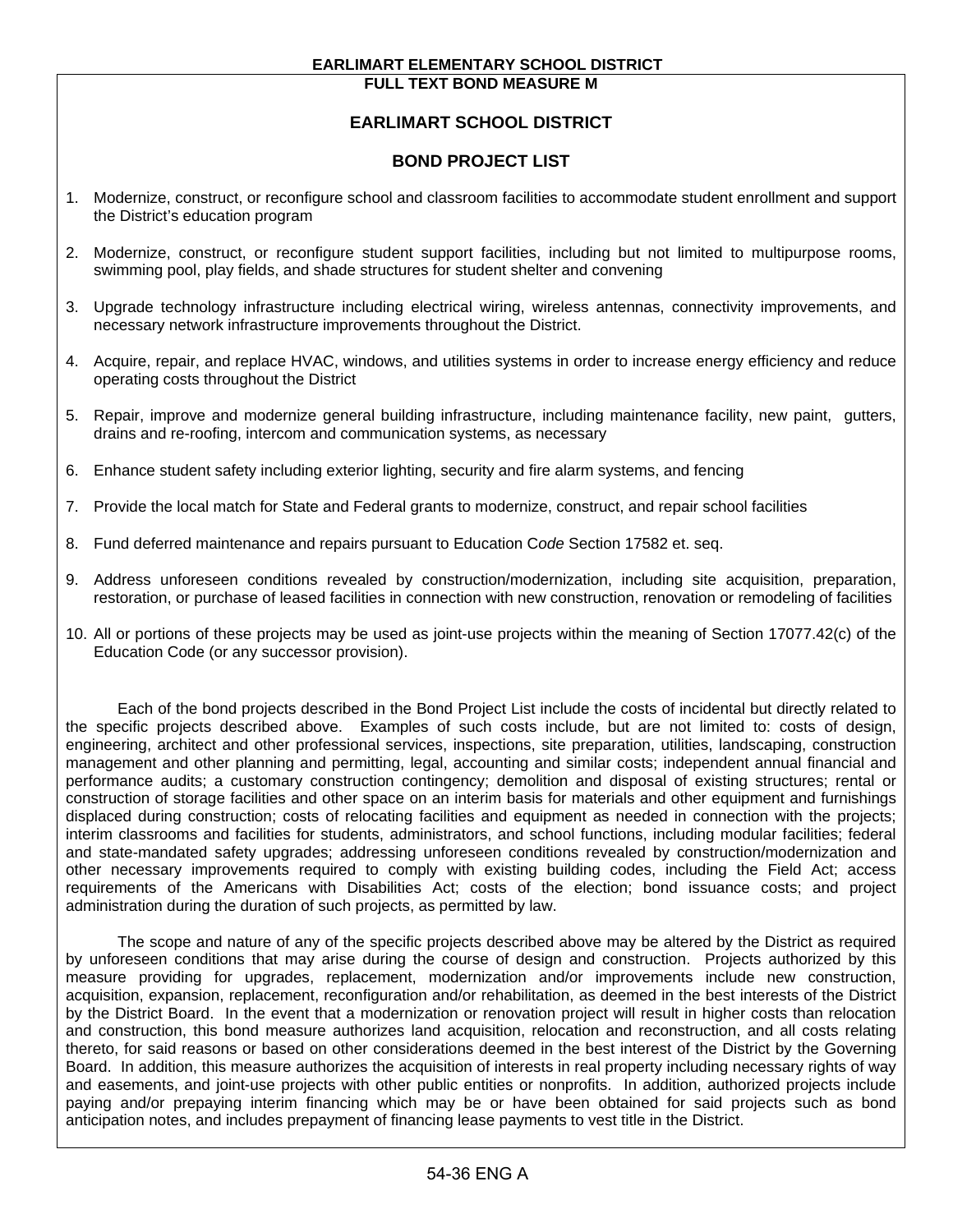### **EARLIMART ELEMENTARY SCHOOL DISTRICT**

 Approval of the District's bond measure does not guarantee that all of the identified projects within this Bond Project List will be funded beyond what can be completed with local funds generated by the bond measure. The District plans to pursue funds from the State of California, if available, to complete certain of the identified facilities projects. In addition, the issuance of bonds pursuant to this measure depends in part on the assessed valuation of properties in the District and as a result issuance may require approval from the State Department of Education for a waiver of the District's bonding capacity.

 The order in which school facilities projects are listed in the Project List does not suggest an order of priority. Project priorities will be determined by the Governing Board. The District is unable to anticipate all unforeseen circumstances which may prevent some of the projects listed above from being undertaken or completed.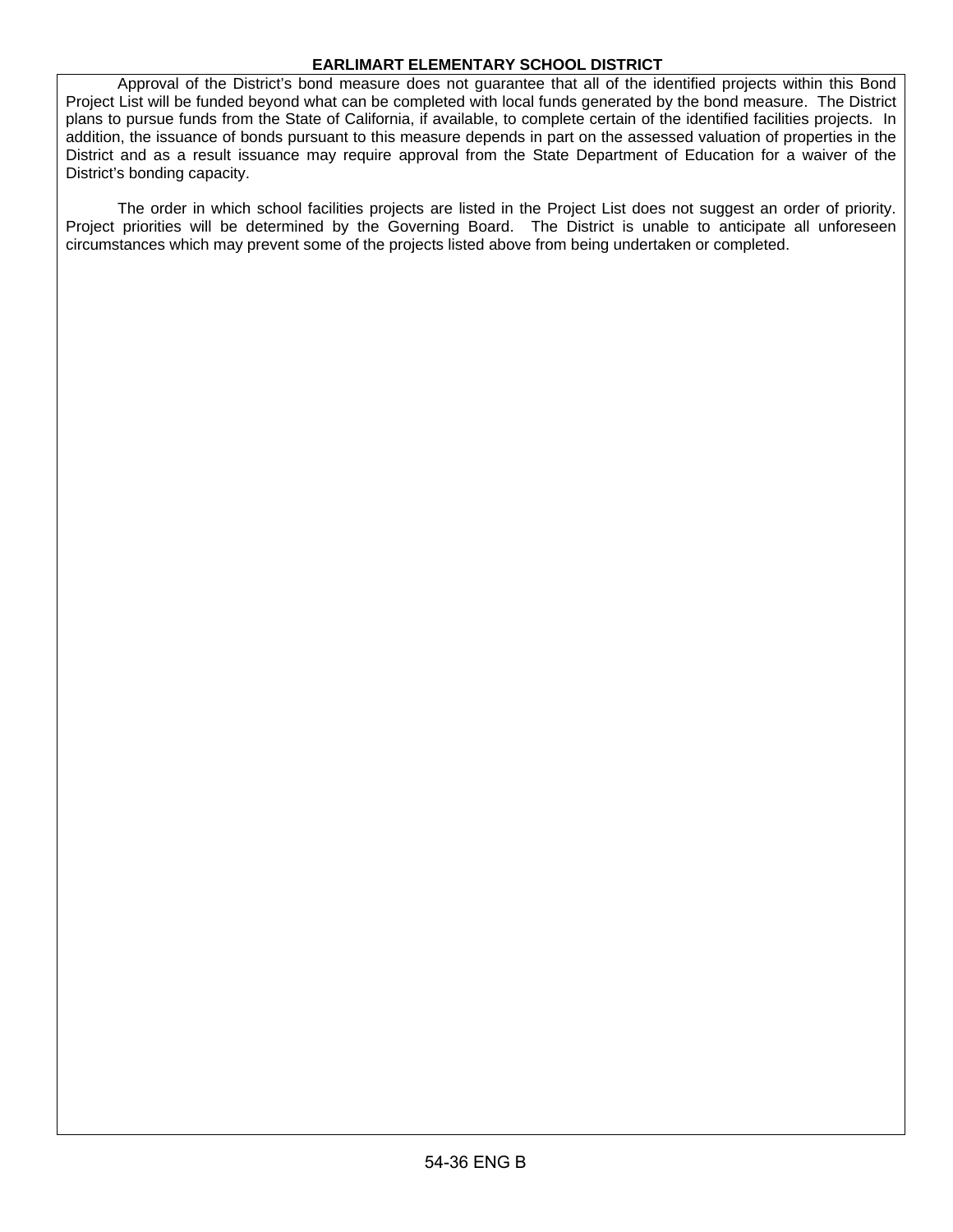#### **DISTRITO ESCOLAR PRIMARIO DE EARLIMART TEXTO COMPLETO DE LA MEDIDA M DE BONOS**

# **DISTRITO ESCOLAR DE EARLIMART**

## **LISTA DE PROYECTOS CON BONOS**

- 1. Modernizar, construir, o reconfigurar las instalaciones escolares y de salones de clases para dar cabida a la inscripción estudiantil y apoyar el programa educativo del Distrito
- 2. Modernizar, construir, o reconfigurar las instalaciones de apoyo a los alumnos, incluidas pero sin limitarse a las aulas de usos múltiples, la piscina, los campos de juego y las estructuras techadas para las reuniones y el resguardo de los alumnos
- 3. Mejorar la infraestructura tecnológica lo cual incluye mejoras en las instalaciones eléctricas, las antenas inalámbricas, la conectividad, y la infraestructura red necesarias en el Distrito
- 4. Adquirir, reparar y reemplazar los sistemas de calefacción, ventilación y aire acondicionado (heating, ventilation, and air conditioning, HVAC), las ventanas, y los sistemas de servicios públicos con el fin de aumentar la eficiencia energética y reducir los costos operativos del Distrito
- 5. Reparar, mejorar y modernizar la infraestructura general de los edificios, lo cual incluye el mantenimiento de las instalaciones, pintura nueva, alcantarillado, drenaje y techado nuevo, y sistemas de intercomunicación y comunicación, conforme sea necesario
- 6. Mejorar la seguridad de los estudiantes, incluidos el alumbrado exterior, los sistemas de seguridad y de alarma contra incendios, así como las cercas
- 7. Proporcionar los fondos locales para los subsidios federales y estatales con el fin de modernizar, construir y reparar instalaciones escolares
- 8. Financiar las reparaciones y el mantenimiento diferido conforme a la sección 17582 y subsiguientes del Código de Educación
- 9. Abordar las situaciones imprevistas que surjan durante la construcción/modernización, incluidas la adquisición de las instalaciones, la preparación, la restauración o la compra de instalaciones arrendadas relacionadas con la nueva construcción, renovación o remodelación de las instalaciones
- 10. Todos estos proyectos o partes de ellos podrán utilizarse como proyectos de uso conjunto conforme a la definición de la Sección 17077.42(c) del Código de Educación (o cualquier disposición posterior).

 Cada uno de los proyectos que se describen en la Lista de Proyectos con Bonos incluye todos los gastos indirectos, pero relacionados directamente con los proyectos específicos que se mencionaron anteriormente. Ejemplos de dichos costos incluyen, entre otros: costos de diseño, ingeniería, arquitectónicos y otros servicios profesionales, inspecciones, preparación del sitio, servicios públicos, paisajismo, gestión de la construcción y otros costos similares de planificación, permiso, legales y contables; auditorías anuales independientes financieras y de desempeño; montos de contingencia usuales; demolición y disposición de estructuras existentes; alquiler o construcción de instalaciones de almacenamiento y otros espacios temporales para materiales y otro equipo y mobiliario a desplazar durante la construcción; costos por la reubicación de instalaciones y equipo en relación con los proyectos conforme sea necesario; salones de clases temporales e instalaciones para los estudiantes, administradores y las funciones de la escuela, incluidas las instalaciones modulares; mejoras obligatorias de seguridad federales y estatales; abordar las condiciones imprevistas que revelen la construcción o modernización y otras mejoras necesarias que se requieran para cumplir los códigos de construcción, como la Ley Field; los requisitos de acceso de la Ley de Estadounidenses con Discapacidades; los costos de la elección; los costos de la emisión de bonos y la administración de los proyectos durante el transcurso de dichos proyectos, según lo permita la ley.

 El distrito podrá alterar el alcance y la naturaleza de cualquiera de los proyectos específicos que se describieron anteriormente según lo exijan las condiciones imprevistas que pudieran surgir durante el diseño y la construcción. Los proyectos autorizados por esta medida que proporcionen actualizaciones, reemplazos, modernización y mejoras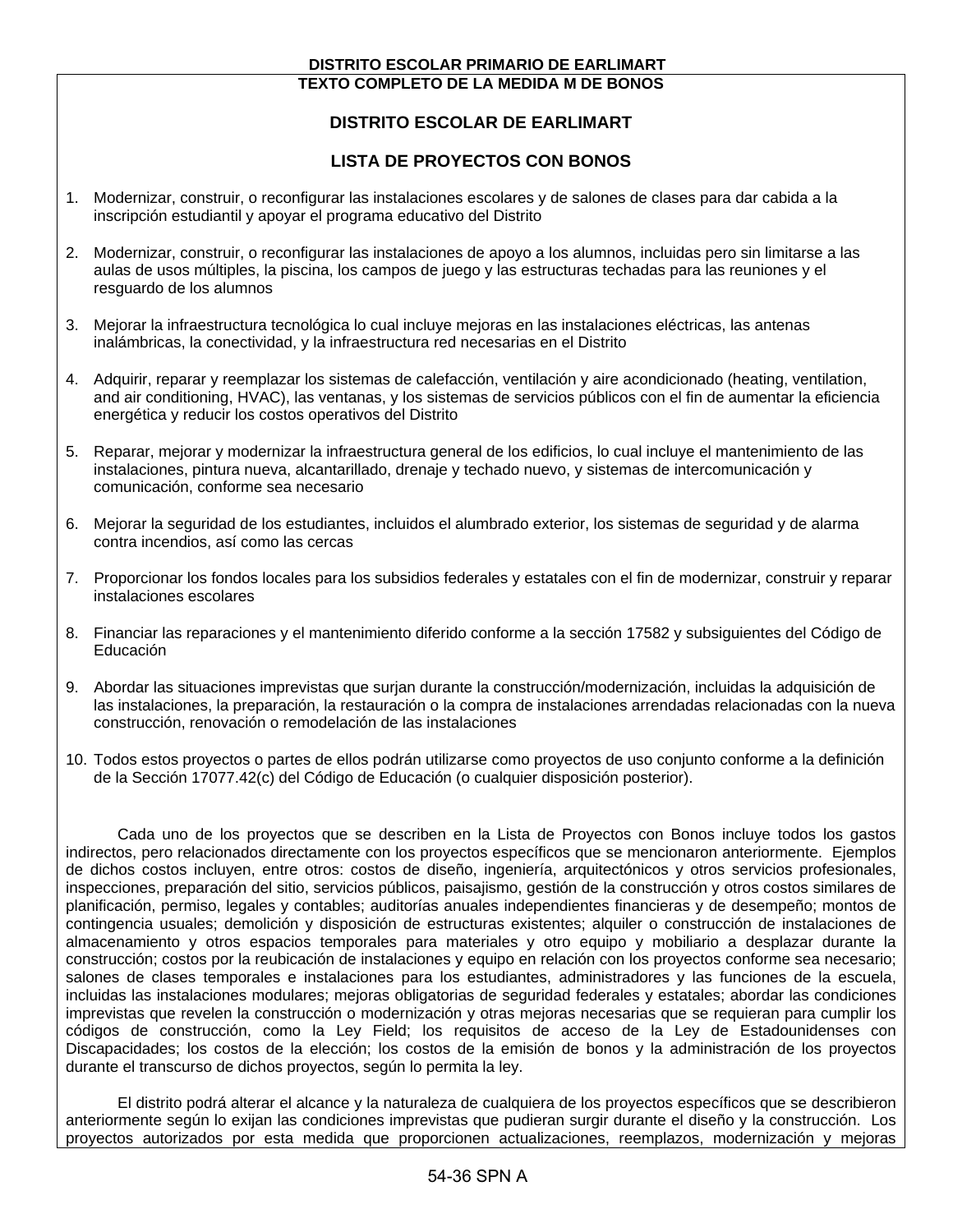### **DISTRITO ESCOLAR PRIMARIO DE EARLIMART**

incluyen nueva construcción, adquisición, ampliación, reemplazo, reconfiguración o rehabilitación, conforme la Junta del Distrito lo considere en los mejores intereses del distrito. En caso de que un proyecto de modernización o renovación tenga un costo superior al costo de reubicación y construcción, esta medida de bonos autoriza la adquisición de tierras, reubicación y reconstrucción, y todos los costos relacionados con estas tareas, por los motivos antes mencionados o con base en otras consideraciones que se estime que sirvan para el mejor interés del Distrito, de acuerdo con la Junta Directiva. Además, esta medida autoriza la adquisición de intereses en bienes raíces, incluidos los derechos de vía y servidumbre necesarios, y proyectos de uso conjunto con otras entidades públicas u organizaciones sin fines de lucro. Además, los proyectos autorizados incluyen el pago o el pago anticipado del financiamiento provisional que pueda obtenerse o podría haberse obtenido para dichos proyectos, como títulos de deuda sobre los bonos, e incluyen el pago anticipado de los costos de arrendamiento para adquirir el título para el Distrito.

 La aprobación de la medida de bonos del distrito no garantiza que todos los proyectos identificados en esta Lista de proyectos con bonos se financiarán más allá de lo que se pueda completar con los fondos locales generados por la medida de bonos. El distrito tiene planeado buscar fondos del estado de California, en caso de estar disponibles, para terminar algunos de los proyectos de instalaciones identificados. Además, la emisión de bonos de conformidad con esta medida de bonos depende en parte del avalúo catastral de las propiedades dentro del distrito y, como resultado, es posible que la emisión de los bonos requiera la aprobación del Departamento de Educación del Estado para una exención de la capacidad de emisión de bonos del Distrito.

 El orden en el que se mencionan los proyectos de instalaciones escolares en la Lista de proyectos con bonos no sugiere un orden de prioridad. La Junta Directiva determinará la prioridad de los proyectos. El distrito es incapaz de anticipar todas las circunstancias imprevistas que podrían evitar que algunos de los proyectos mencionados anteriormente se lleven a cabo o se completen.